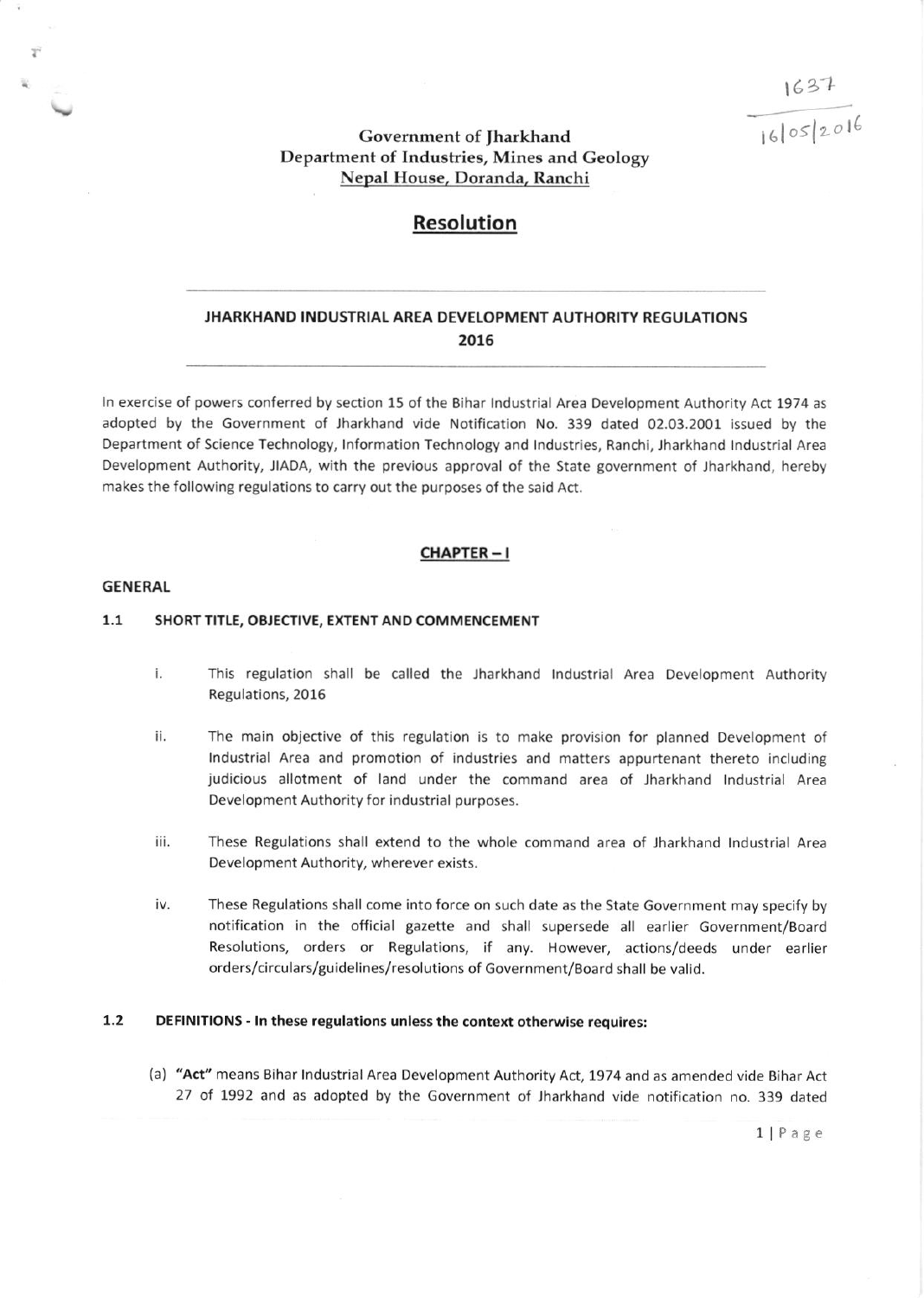02.03.2001 issued by the Secretary Department of Science Technology, Information Technology and Industries as Jharkhand Industrial Area Development Authority Act, 2001 and as may be amended from time to time.

- (b) "Applicant" means a person or entity who intends to set up industry in the command area of Jharkhand Industrial Area Development Authority who may be:
- Individual i.
- ii. Proprietorship firm
- iii. Registered partnership firm
- iv. Private Limited Company
- v. Limited liability registered partnership firm
- vi. Public Limited Company
- vii. Government Company
- viii. State/Central Public Sector Undertaking
- ix. Hindu Undivided Family (HUF)
- x. Consortium of above applicants
- (c) "Authority" means Jharkhand Industrial Area Development Authority (JIADA) and includes its Board of Directors.
- (d) "Board of Directors" means the Authority constituted under section 3 of the Act.
- (e) "Building byelaws" means a standard made by appropriate authority for approval of plan for construction, completion/occupation of building for industrial purposes or otherwise.
- (f) "Chairman" means Chairperson of the Authority or of the Board of Directors
- (g) "Industrial Policy" means the industrial policy or polices declared by the Government of Jharkhand or by the Government of India, as the case may be, for promotion of industrial, commercial and other related activities.
- (h) "LAC" means Land Allotment Committee constituted by the Authority.
- (i) "Managing Director" means Managing Director of the Authority constituted under section 3 of the Act who shall be Chief Executive Officer of the Authority.
- (j) "Meeting" means meeting of the Authority or of the Board of Directors.
- (k) "Member" means a member constituting the Authority or Director on the Board of Directors
- (I) "PCC" means Project Clearance Committee constituted by the Authority
- (m) "PWD Code" means PWD code of the Government of Jharkhand.
- (n) "Rules" means Jharkhand Industrial Area Development Authority Rules, 2001 and as may be amended from time to time.
- (o) "Secretary" means Secretary of the Authority or the Board of Directors
- (p) "Section" means a section of the Act.
- (q) "State government" means Government of Jharkhand.
- (r) "Chief Executive Officer" means Chief Executive Officer of the concerned Regional Office of the Authority

### **CHAPTER-II**

# 2. PROCESS OF CONDUCT OF BUSINESS OF THE AUTHORITY

- i. The members of the Authority/Board of Directors shall meet atleast once in every three months to transact its business. However, if necessary, the meeting may be held as and when required.
- ii. The Secretary of the Authority shall call meeting with the approval of the Chairman or the Managing Director. A meeting may also be called on written request by any member of the Authority or the Board of Directors.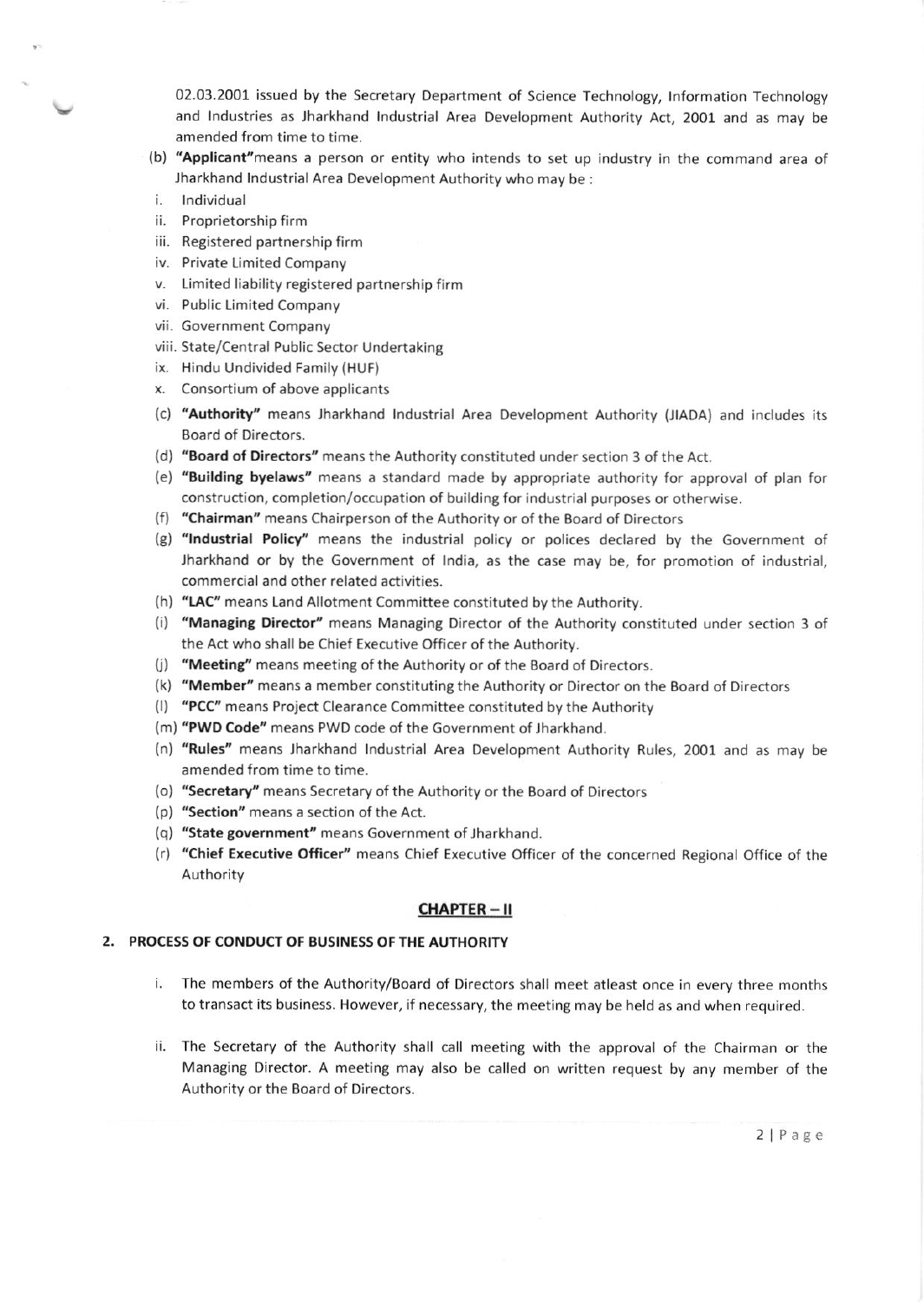- iii. The meeting of the Authority shall ordinarily be held in the office of the Authority but the Chairman may direct the meeting to be held at any other place.
- iv. A notice in writing specifying the date, time and place as well as agenda of meeting shall be served on each member at least 7 days prior to the meeting in writing by registered post or through special messenger or through electronic mail by taking acknowledgement. In special circumstances, the meeting may be convened at a shorter notice to transact business of an urgent nature and in such cases, the notice shall be sent through special messenger or through electronic mail.
- v. The adjourned meeting may be held at such place, date and time as may be decided by the Chairman and no quorum will be necessary for an adjourned meeting.
- vi. Three members entitled to vote at a meeting shall constitute the quorum without which no business could be transacted at any such meeting.
- vii. The Chairman, or, in his absence, any member elected by the members present at the meeting shall preside over the meeting.
- viii. Decisions in the meetings of the Authority/Board of Directors will be as far as possible taken on the basis of unanimity, but in case of difference of opinion amongst the members, decision shall be taken on the basis of majority of the members. In the event of equality of votes, the Chairman shall have casting or second vote.
- ix. Minutes of the proceeding of all meeting shall be recorded in minute's book to be maintained for the purpose and shall be signed by the Chairman of the meeting and the minutes shall be confirmed in the subsequent meeting.
- x. The Authority/Board of Oirectors may, from time to time, for the purposes of carrying out its duties and responsibilities under the Act or Rules made there under, constitute a Committee or Conrmittees consisting of its own members and if need be the expert from outside and refer to them such matters as the Authority/Board of Directors consider necessary. Acceptance and implementations of the recommendations of the Committees or Sub Committees shall be subject to approval by the Authority/Board of Directors.
- xi. The powers and functions of such Committee or Committees shall be within the ambit of the terms referred to it by the Authority/Board of Directors.

## CHAPTER - III

#### 3. POWERS AND DUTIES OF CHAIRMAN AND MANAGING DIRECTOR

- i. The Chairman shall be the head of the Authority/Board of Directors and
- (a) Shall preside over the meetings of the Board of Directors and regulate its deliberations
- {b) Shall do all acts and things for fulfilment of objectives for which jharkhand tndustrial Area Development Authority was constituted.